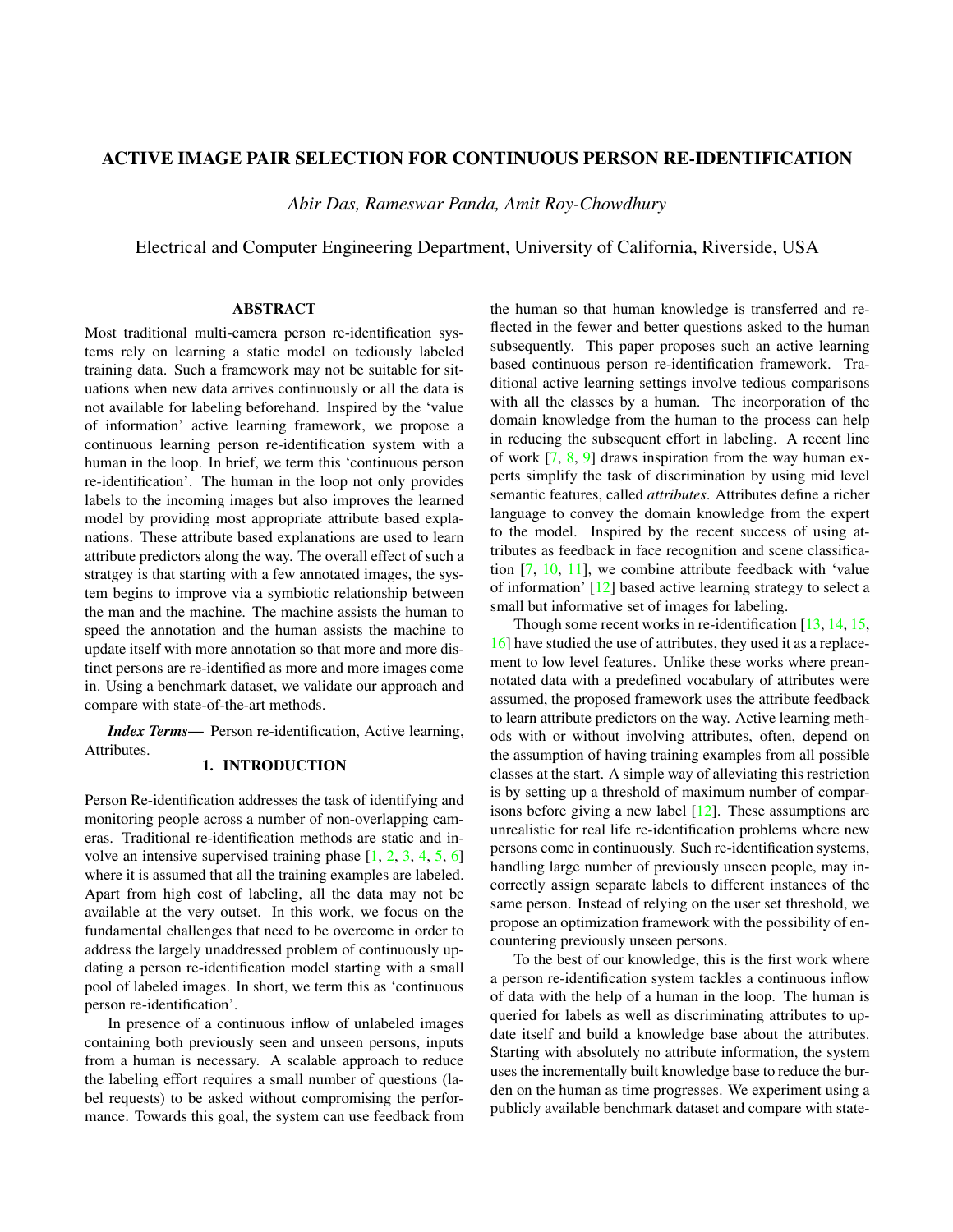<span id="page-1-1"></span>

Fig. 1: Image pair selection. Samples are presented in order of decreasing probabilities obtained from the sorted class membership distribution of the query image. Next the query-sample pair is examined by the expert for match.

of-the-art re-identification methods.

Contributions of the paper: To summarize, the contributions of the proposed approach to the problem of person reidentification are the followings. (1) Person re-identification has been formulated as a continuous learning system which is able to learn and update from new data arriving in batches. (2) The proposed continuous person re-identification system uses a value of information based strategy for active image pair selection capable of handling a large number of new classes in each batch. (3) Apart from giving just the label, the role of the human is also to give attribute label explanations which is used to reduce the number of active interrogations.

### 2. METHODOLOGY

The person re-identification system is based on a low level feature based multi-class classifier where each class corresponds to a separate person. To get started, the classifier is trained on a small amount of training data, labeled only with the person ids without any attribute information. As the next batch of unlabeled images arrives, the feature based classifier chooses the most informative unlabeled image (query image) and a list of candidate images (sample images) from the labeled set. The query-sample pair is chosen so that subsequent misclassification risk is maximally reduced upon getting the label of the query image from the human expert. The human expert labels the query image by answering 'yes' or 'no' to the question whether the query and sample image are of the same person or not. The probable sample images for a particular query image are presented to the expert in decreasing order of the sample image's class membership probabilities. The class membership probability distribution, given by the classifier, expresses the probability of the query image to belong to one of the already labeled persons from where the sample images are chosen.

Let the number of labeled classes at a certain moment be  $K$  and the  $K$  length class membership distribution of an unlabeled image x be  $\mathbf{p}_x = \{p_x^1, p_x^2, \cdots, p_x^K\}$ . x can belong to a previously seen or an unseen class. For the sake of sim-

<span id="page-1-2"></span>

Fig. 2: Attribute feedback in image pair selection. As unlabeled images come, the classifier along with an attribute predictor, learned on the way, selects a query image which is presented to the human along with candidate matches from the labeled pool. The human does the labeling and gives attribute based explanation of the mismatches, that, in turn, is used to learn and improve the attribute predictors.

plicity let us assume equal risk if  $x$  is misclassified into any of the classes other than its true class. Given  $P_n(x)$  be the probability that  $x$  is a previously unseen person, the expected misclassification risk is given by,

<span id="page-1-0"></span>
$$
\mathbf{R}(x) = (1 - P_n(x)) \sum_{i=1}^{K} \sum_{\substack{j=1 \ j \neq i}}^{K} p_x^i \cdot p_x^j + P_n(x) \sum_{j=1}^{K} p_x^j
$$
  
= 
$$
\sum_{i=1}^{K} \sum_{\substack{j=1 \ j \neq i}}^{K} p_x^i \cdot p_x^j + P_n(x) (1 - \sum_{i=1}^{K} \sum_{\substack{j=1 \ j \neq i}}^{K} p_x^i \cdot p_x^j)
$$
 (1)

Ideally, the class membership distribution of an image of a previously unseen person will be more uncertain than an image of a person seen previously. *Shannon entropy* is a measure of uncertainty of an event characterized by its probability distribution. For any image  $x$  with class membership distribution  $\mathbf{p}_x$ , the entropy is given by  $H(x) = -\sum_{i=1}^K p_x^i \ln p_x^i$ . The probability of being a new class can be estimated as a fraction of its entropy compared to the maximum entropy which occurs when the class membership distribution is most uncertain. The maximum value of entropy of an event is characterized by an uniform distribution and the entropy is given by ln K. Thus,  $P_n(x)$  is given by,

$$
P_n(x) = \frac{-\sum_{i=1}^K p_x^i \ln p_x^i}{\ln K} = \frac{\sum_{i=1}^K p_x^i \ln \frac{1}{p_x^i}}{\ln K}
$$
 (2)

Using this value of  $P_n(x)$  in eqn. [\(1\)](#page-1-0), the misclassification risk of  $x$  can be expressed as,

$$
\mathbf{R}(x) = \sum_{i=1}^{K} \sum_{\substack{j=1 \ j \neq i}}^{K} p_x^i \cdot p_x^j + \frac{\sum_{i=1}^{K} p_x^i \ln \frac{1}{p_x^i}}{\ln K} \left( 1 - \sum_{i=1}^{K} \sum_{\substack{j=1 \ j \neq i}}^{K} p_x^i \cdot p_x^j \right) \tag{3}
$$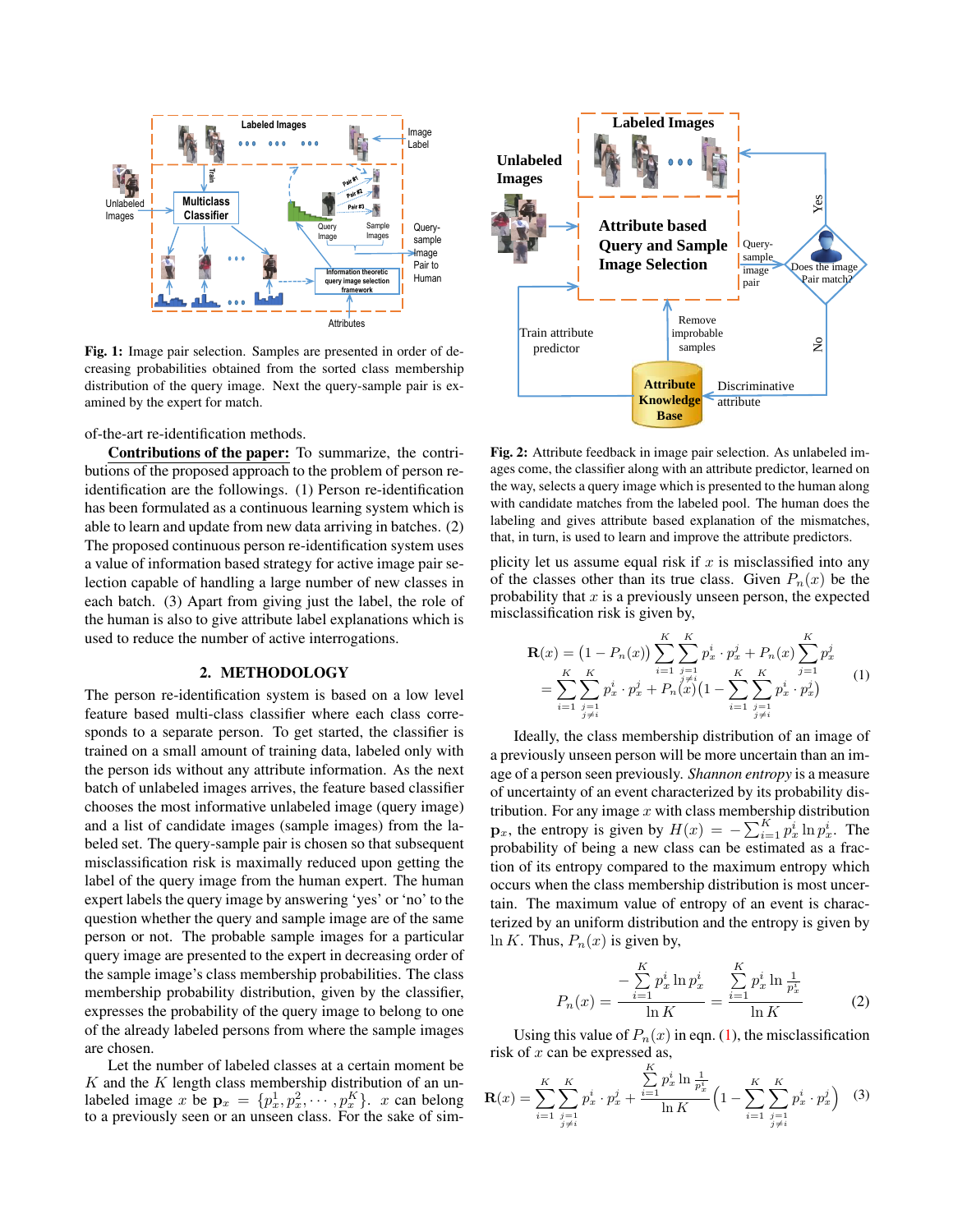<span id="page-2-3"></span><span id="page-2-0"></span>

Fig. 3: CCC curves for the i-LIDS-VIDS dataset. [3\(a\),](#page-2-0) [\(b\)](#page-2-1) and [\(c\)](#page-2-2) show the comparison count performance for batch 1, 2 and 3 respectively.

Once a query is obtained, the samples from the labeled set of images are presented to the human according to their chances of match to the query. To avoid notational complexity, let us assume that the class membership distribution  $\{p_x^1, p_x^2, \cdots, p_x^K\}$  is sorted in order of decreasing value. Sample image from class 1 will be presented to the expert first, then, the sample image from class 2 and so on. Thus,  $p_x^i$  also gives the probability of getting a match for x in *exactly* i comparisons. As the expert has to either accept or deny the chosen sample image, the cost of labeling the query, essentially, is proportional to the number of sample images presented before a match is found. Since  $p_x^i$  denotes the probability of getting a match in exactly  $i$  comparisons, the expected number of comparisons  $\mathbf{C}(x)$  is given by  $\sum_{i=1}^{K} p_x^i \cdot \hat{i}$ .

The optimum query  $x^*$  is to be selected such that on labeling  $x^*$ , misclassification risk is reduced maximally at the cost of minimum number of comparisons. Mathematically,

$$
x^* = \underset{x}{\operatorname{argmax}} \left( \mathbf{R}(x) - \mathbf{C}(x) \right) \tag{4}
$$

Fig. [1](#page-1-1) summarizes the proposed active image pair selection framework for continuous person re-identification.

The role of the human in the loop is further extended in the sense that our model learns the way human uses different traits or attributes (*e.g.*, 'having long hair' or 'wearing green colored shirt or not') to discriminate between persons. The attribute information about the already labeled persons is used to choose or discard sample images on top of the order determined by the class membership probabilities. Fig. [2](#page-1-2) shows the high level scheme of such use of attributes with active learning. To keep the burden on the human expert to minimum, only the attributes which distinctly discriminates the query and the sample are sought. For a match, finding attributes which differentiates the person from all others is harder. As a result, the human expert is asked to give attribute feedback only for non-matches.

Assume, for a mismatch, the expert identifies the attribute  $a_q$  as not present in the query image x while it is present in the sample image from class  $k$ . This information is stored against the respective classes in an attribute knowledge base. A short term advantage of the knowledge base is that, before choosing

<span id="page-2-2"></span><span id="page-2-1"></span>the next image, classes having the same trait as class  $k$  with respect to the attribute  $a_q$  are removed from being a match to x. This reduces the annotation cost as the expert does not have to judge repetitively on sample images with similar attributes.

Another advantage of the attribute feedback is that it helps in reducing the number of comparisons by building attribute predictors on the way based on this acquired knowledge. Let a set of M binary attribute predictors are trained on M different attributes. Each of the predictors gives a  $\{1,0\}$  output where 1 implies the presence of the attribute and 0 implies otherwise. Let  $\mathbf{A}_k = \{a_1^k, a_2^k, \cdots a_M^k\}$  be the set containing the attribute labels for images of class  $k$  with an index set  $\mathbf{I}_k \subset \{1, 2, \cdots M\}$ .  $\mathbf{I}_k$  contains the attribute indices which got labels from the expert at any moment for this class. Elements of the set  $A_k$  is defined as,

$$
a_i^k \in \begin{cases} {\phi} & \text{if } i \notin \mathbf{I}_k, \\ {0,1} & \text{otherwise} \end{cases} \quad {\phi} \text{ denotes a null set} \tag{5}
$$

Let the number of such labeled attributes be  $m_k$  (*i.e.*,  $|{\bf A}_k| = m_k$ ). Let the class membership probabilities of the unlabeled image  $x$  provided by the re-identification system be denoted as  $\{p_{x,r}^1, p_{x,r}^2, \cdots p_{x,r}^K\}$ . These probabilities are modified by running the attribute predictors on  $x$  for the attributes in  $A_k$ . Let  $m_x$  of the predicted attribute values of x match with the corresponding attributes of class  $k$ . We employ a majority voting strategy to refine these class membership probabilities to get  $p_x^k$  as,

$$
p_x^k = \begin{cases} p_{x,r}^k \cdot e^{\frac{m_x}{m_k}} & \text{if } m_x > m_k - m_x \\ p_{x,r}^k \cdot e^{-\frac{m_k - m_x}{m_k}} & \text{if } m_x < m_k - m_x \\ p_{x,r}^k & \text{otherwise} \end{cases} \tag{6}
$$

The refined class membership probability values are used to select the most informative query for labeling.

### 3. EXPERIMENTS

The approach was validated using a new benchmark dataset iLIDS-VID [\[5\]](#page-4-4) consisting of images of 300 people at an airport arrival hall captured by 2 non-overlapping cameras. Some of the popular datasets (*e.g.*, VIPER), though, have more persons, the number of images per person is too few to suit a continuous framework. We compare the performance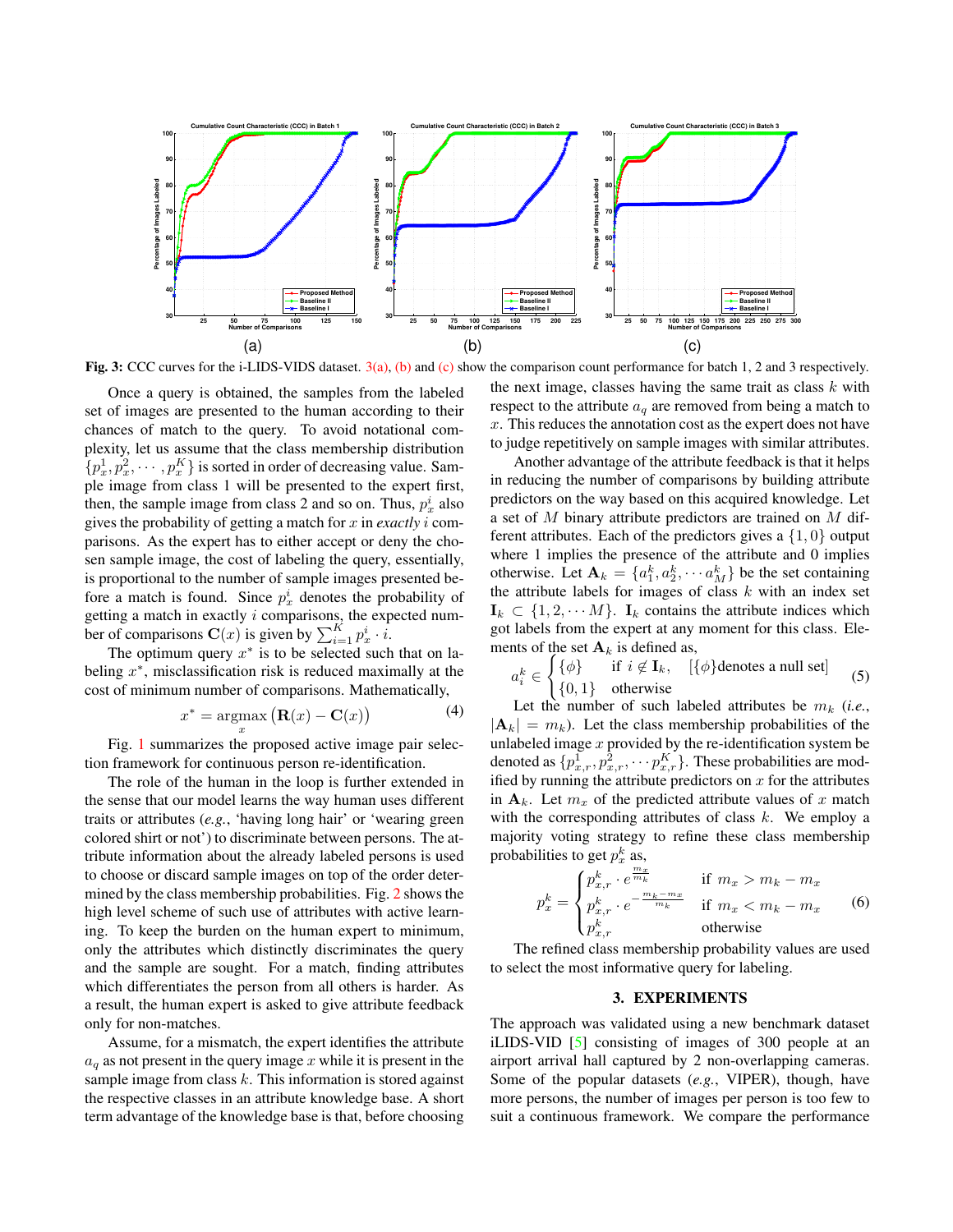<span id="page-3-2"></span><span id="page-3-0"></span>Table 1: Total and average number (per image) of query-sample pair comparisons made by the human to get all the images labeled. The proposed method is close to baseline II. Baseline I requires far more number of comparisons to get all the images labeled than the other two methods.

|             |                    | batch 1 | batch 2 | batch 3 |
|-------------|--------------------|---------|---------|---------|
|             | <b>Baseline I</b>  | 16046.8 | 29868.8 | 42437.4 |
| <b>LIDS</b> | Baseline I (avg)   | 148.6   | 184.4   | 202.1   |
| -VID        | Proposed           | 3517.2  | 5123.6  | 6620    |
|             | Proposed (avg)     | 32.6    | 31.6    | 31.5    |
|             | <b>Baseline II</b> | 2960.4  | 4920.2  | 5797.4  |
|             | Baseline II (avg)  | 27.4    | 30.4    | 27.6    |

with the following two baselines. **Baseline-I** assumes that no attribute information is fed back by the expert. Baseline-II assumes that information about every attribute of every unlabeled image is provided as feedback. These two baselines are two extremes where the former assumes no attribute information and the later assumes perfect attribute information for all labeled images. The proposed framework, on the other hand, uses attribute predictors which is incrementally built based on the attribute feedback. This scenario lies in between the two baselines and is validated by the experimental results.

Results are evaluated in terms of the number of comparisons to get all images in each batch labeled. This is shown as a Cumulative Count Curve (CCC) which gives the number of images (%) getting labeled within a certain number of comparisons. As an example, say the number of unlabeled images getting labeled after exactly the first and second comparison be 10 and 5 respectively. So cumulatively the number of images getting labeled within a maximum of 2 tries is  $10+5 =$ 15. The CCC plot, in that case, has 1 and 2 in the x axis corresponding to 10 and 15 in the y axis. As the number of classes vary in each batch we express the y axis in percentage.

Low level features are extracted following the same preprocessing steps as done in [\[17\]](#page-4-16). The dataset is divided into 4 batches so that 25% of the total persons are seen for the first time in each batch. Along with the new persons, each batch also contains images from 50% of the persons seen till the previous batch. As a concrete example, the first batch contains images of 75 (25% of 300) people. The second batch contains images of new 75 persons as well as 37 old persons. Similarly, the third and fourth batch contain images of 75 new persons each. At the same time, they have 74 and 111 randomly chosen previously seen persons. The initial training is done on the first batch assuming labeled data but no attribute information. We use a linear Support Vector Machine (SVM) throughout, as the multi-class classifier for person reidentification and the binary classifier for attribute prediction. The toolbox LIBSVM [\[18\]](#page-4-17) is used for the experimentations.

Fig.  $3(a)$ , [\(b\)](#page-2-1) and [\(c\)](#page-2-2) compare the percentage cumulative count. It can be seen that as more and more data comes, more and more images are labeled with smaller number of comparisons by the human. In both the baselines 37.65%, 43.14% and 49.19% of the unlabeled images are presented with the

<span id="page-3-1"></span>Table 2: Comparison of the proposed method with the state-of-theart in terms of re-identification accuracy (%).

|                                  | Batch | Batch | <b>Batch</b> |
|----------------------------------|-------|-------|--------------|
|                                  |       |       |              |
| Proposed                         | 15.87 | 24.8  | 31.07        |
| MS-Color&LBP+DVR [5]             |       |       | 34.5         |
| $MS\text{-}\text{Color+}DVR$ [5] |       |       | 32.7         |
| $MS-SDALF[1]$                    |       |       | 6.3          |
| $MS-SDALF+DVR[5]$                |       |       | 26.7         |

true class image as the very first sample image in batch 1, 2 and 3 respectively. That is, 37.65%, 43.14% and 49.19% unlabeled images get their labels within the first comparison. For the rest of the images the number of comparisons increase gradually for baseline I such that it takes upto 144, 217 and 288 comparisons per image to get 99% of the images labeled. These numbers are 53, 70 and 90 when all attribute information are known (baseline II) while the same numbers for the proposed method are 57, 71 and 90 for batch 1, 2 and 3 respectively. It should be noted that the slightly better performance of baseline II comes at the cost of much more human effort. In batch 3, the number of images getting labeled within the first comparison for the proposed method is little less than both the baselines (47.5% vs 49.19%). This is due to the fact that the uncertainty in the attribute predictor affects the class membership distribution of some of the unlabeled images badly such that the probability of true class decreases. But, the catching up of the proposed method with baseline II suggests that the attribute information helps to get more number of images labeled with little effort while affecting a few by increasing the number of comparisons.

Table [1](#page-3-0) gives a comparative analysis of the total and average number (per image) of comparisons to label all the unlabeled images for each batch. Table [2](#page-3-1) gives a comparative analysis of the test accuracy. The disjoint test set was created using 2 images per person per camera. Though reidentification accuracy of the proposed approach have been reported after each batch of data have been labeled, the comparison with the state-of-the-art can only be done after the framework sees all the persons. It can be seen that the test accuracy increases gradually to reach the state-of-the-art even after starting with a few labeled images.

### 4. CONCLUSIONS

In this work, we addressed the problem of continuously reidentifying persons starting with a small set of labeled data in an active learning set up. We also showed that mid level attribute based explanations from the human help in reducing the effort of getting labels for unlabeled images. The future directions of our research will be to apply the framework to bigger networks with large numbers of cameras, and cope with wider space-time horizons in a continuous setting.

Acknowledgements: This work was partially supported by NSF grants CNS-1330110 and IIS-1316934.